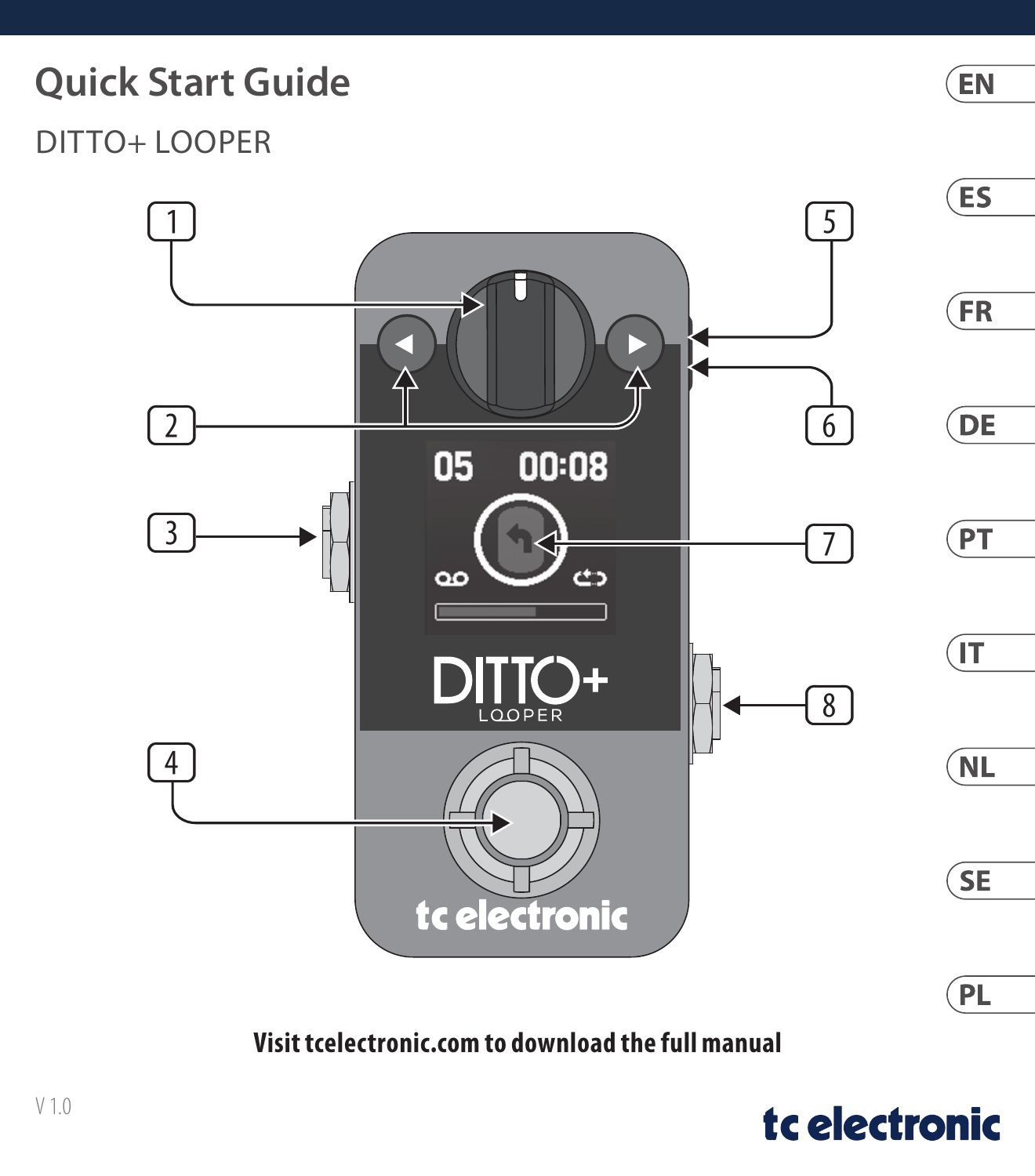### (EN) **Controls**

- (1) **Loop level** Adjusts the playback level of loops and backing tracks.
- (2) **Previous/Next** Skip to next or previous loop.

#### (3) **Output**

- (4) **Footswitch** Controls looping functions. See the other side of this page for details.
- (5) **USB** Connect to a computer to import/ export audio files and update firmware
- (6) **Power** Connect a 9 V /≥100 mA power supply.
- (7) **Display** Shows information about loop recording/playback, looping mode, loop length and position.
- (8) **Input**

# (ES) **Controles**

- (1) **Nivel de bucle** Ajusta el nivel de reproducción de bucles y pistas de acompañamiento.
- (2) **Anterior Siguiente** Saltar al bucle anterior o siguiente.
- (3) **Producción**
- (4) **Interruptor de pie** Controla las funciones de bucle. Consulte el otro lado de esta página para obtener más detalles.
- (5) **USB** Conéctese a una computadora para importar / exportar archivos de audio y actualizar el firmware.
- (6) **Energía**  Conecte una fuente de alimentación de 9 V / ≥100 mA.
- (7) **Monitor** Muestra información sobre grabación / reproducción de bucle, modo de bucle, longitud y posición del bucle.
- (8) **Aporte**

## (FR) **Réglages**

- (1) **Niveau de boucle** Règle le niveau de lecture des boucles et des pistes d'accompagnement.
- (2) **Précédent Suivant** Passer à la boucle suivante ou précédente.

#### (3) **Production**

- (4) **Interrupteur au pied** Contrôle les fonctions de bouclage. Voir l'autre côté de cette page pour plus de détails.
- (5) **USB** Connectez-vous à un ordinateur pour importer / exporter des fichiers audio et mettre à jour le micrologiciel.
- (6) **Pouvoir**  Connectez une alimentation  $9 V / > 100 mA$
- (7) **Affichage** Affiche des informations sur l'enregistrement / la lecture en boucle, le mode de boucle, la longueur et la position de la boucle.

#### (8) **Contribution**

#### (DE) **Bedienelemente**

- (1) **Schleifenebene** Passt den Wiedergabepegel von Loops und Playbacks an.
- (2) **Vorherige Nächste** Zur nächsten oder vorherigen Schleife springen.
- (3) **Ausgabe**
- (4) **Fußschalter** Steuert Schleifenfunktionen. Weitere Informationen finden Sie auf der anderen Seite dieser Seite.
- (5) **USB** Stellen Sie eine Verbindung zu einem Computer her, um Audiodateien zu importieren / exportieren und die Firmware zu aktualisieren.
- (6) **Leistung**  Schließen Sie ein 9 V / ≥ 100 mA Netzteil an.
- (7) **Anzeige** Zeigt Informationen zu Loop-Aufnahme / Wiedergabe, Loop-Modus, Loop-Länge und Position an.
- (8) **Eingang**

## (PT) **Controles**

- (1) **Nível de loop** Ajusta o nível de reprodução de loops e faixas de apoio.
- (2) **Anterior Próximo** Pule para o próximo loop ou para o anterior.

#### (3) **Resultado**

(4) **Pedal** - Funções de loop de controles. Veja o outro lado desta página para detalhes.

- (5) **USB** Conecte-se a um computador para importar / exportar arquivos de áudio e atualizar o firmware.
- (6) **Poder**  Conecte uma fonte de alimentação de 9 V / ≥100 mA.
- (7) **Exibição** Mostra informações sobre gravação / reprodução de loop, modo de loop, duração e posição do loop.

(8) **Entrada**

## (IT) **Controlli**

- (1) **Livello loop** Regola il livello di riproduzione dei loop e delle tracce di accompagnamento.
- (2) **Precedente Successivo** Passa al ciclo successivo o precedente.
- (3) **Produzione**
- (4) **Pedale** Controlla le funzioni di loop. Vedere l'altro lato di questa pagina per i dettagli.
- (5) **USB** Collegati a un computer per importare / esportare file audio e aggiornare il firmware.
- (6) **Energia**  Collegare un alimentatore da  $9 V / 5100 mA$
- (7) **Schermo** Mostra le informazioni sulla registrazione / riproduzione in loop, modalità looping, lunghezza e posizione del loop.

(8) **Ingresso**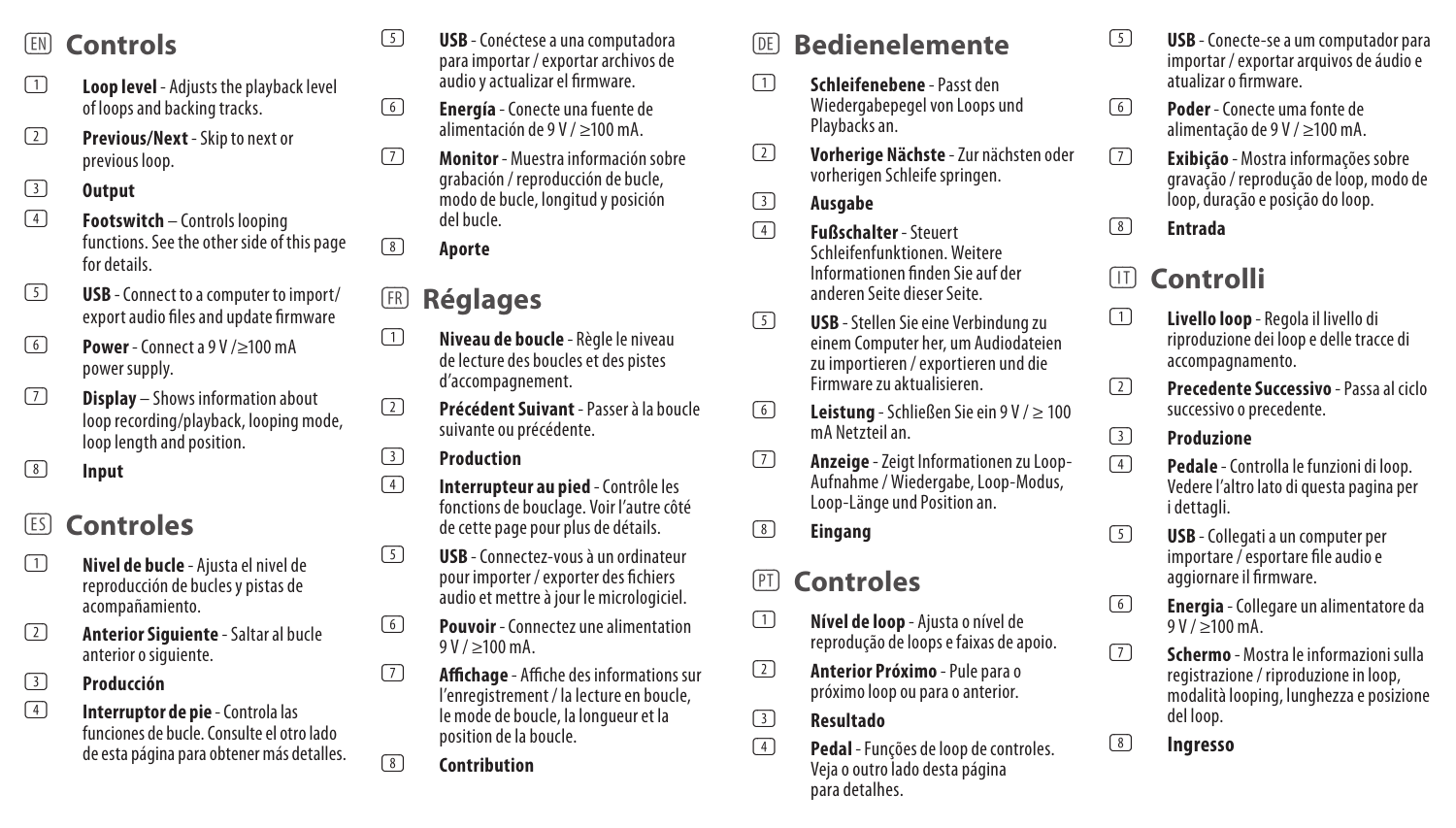## (NL) **Bediening**

(1) **Loop niveau** - Past het afspeelniveau van loops en achtergrondtracks aan.

(2) **Vorige volgende** - Ga naar de volgende of vorige lus.

- (3) **Uitvoer**
- (4) **Voetschakelaar** Regelt loopingfuncties. Zie de andere kant van deze pagina voor details.
- (5) **USB** Maak verbinding met een computer om audiobestanden te importeren / exporteren en firmware bij te werken.
- (6) **Kracht** Sluit een voeding van 9 V / ≥100 mA aan.
- (7) **Scherm** Toont informatie over lusopname / -weergave, lusmodus, luslengte en positie.
- (8) **Invoer**

## (SE) **Kontroller**

- (1) **Loop-nivå** Justerar uppspelningsnivån för loopar och backing-spår.
- (2) **Föregående Nästa** Hoppa till nästa eller föregående slinga.
- (3) **Produktion**
- (4) **Pedal** Kontrollerar loopningsfunktioner. Se den andra sidan av denna sida för mer information.
- (5) **USB** Anslut till en dator för att importera / exportera ljudfiler och uppdatera firmware.
- (6) **Kraft**  Anslut en 9 V / ≥100 mA strömförsörining.
- (7) **Visa** Visar information om inspelning / uppspelning av loop, looping-läge, looplängd och position.
- (8) **Inmatning**

## (PL) **Sterownica**

- (1) **Poziom pętli** Regulacja poziomu odtwarzania pętli i ścieżek podkładowych.
- (2) **Poprzednie Następne** Przejdź do następnej lub poprzedniej pętli.
- (3) **Wynik**
- (4) **Przełącznik nożny** Sterowanie funkcjami pętli. Szczegółowe informacje można znaleźć na drugiej stronie tej strony.
- (5) **USB** Połącz się z komputerem, aby importować / eksportować pliki audio i aktualizować oprogramowanie układowe.
- (6) **Moc**  Podłącz zasilacz 9 V / ≥100 mA.
- (7) **Pokaz** Wyświetla informacje o nagrywaniu / odtwarzaniu w pętli, trybie pętli, długości i pozycji pętli.

(8) **Wejście**

# **REC / PLAY / OVERDUB**



# **UNDO / REDO**



# **STOP / CLEAR**



- (EN) **NOTE:** When the loop is cleared, DITTO+ turns o and returns to true bypass
- (ES) **NOTA:** cuando se borra el bucle, DITTO + se apaga y vuelve a bypass verdadero
- (FR) **REMARQUE:** lorsque la boucle est effacée, DITTO + s'éteint et revient en true bypass
- (DE) **HINWEIS:** Wenn die Schleife gelöscht ist, wird DITTO + ausgeschaltet und kehrt zum wahren Bypass zurück
- (PT) **NOTA:** quando o loop é apagado, DITTO + desliga e retorna ao true bypass
- (IT) **NOTA:** quando il loop viene cancellato,  $DITO + si$  speane e torna in true bypass
- (NL) **OPMERKING:** Wanneer de lus is gewist, wordt DITTO + uitgeschakeld en keert terug naar true bypass
- (SE) **OBS:** När slingan är rensad, vänder DITTO + o och återgår till sann förbikoppling
- (PL) **UWAGA:** po wyczyszczeniu pętli DITTO + wyłącza się i powraca do prawdziwego obejścia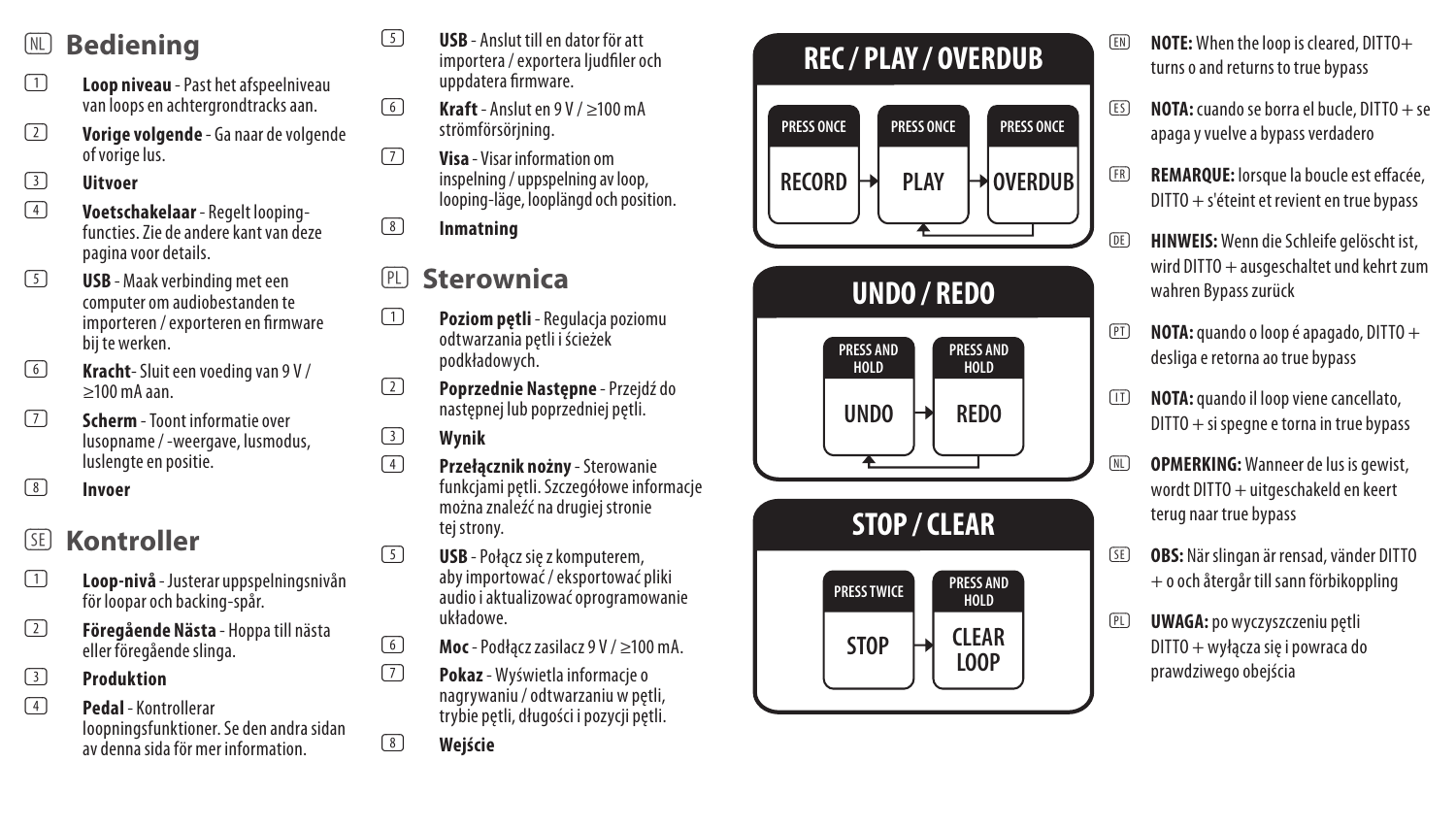#### **FEDERAL COMMUNICATIONS COMMISSION COMPLIANCE INFORMATION**

| <b>TC Electronic</b>           |                                                                     |
|--------------------------------|---------------------------------------------------------------------|
| <b>DITTO+ LOOPER</b>           |                                                                     |
| <b>Responsible Party Name:</b> | <b>Music Tribe Commercial NV Inc.</b>                               |
| Address <sup>.</sup>           | 5270 Procyon Street,<br>Las Vegas NV 89118,<br><b>United States</b> |
| Phone Number                   | +1 702 800 8290                                                     |

#### **DITTO+ LOOPER**

This equipment has been tested and found to comply with the limits for a Class B digital device, pursuant to part 15 of the FCC Rules. These limits are designed to provide reasonable protection against harmful interference in a residential installation. This equipment generates, uses and can radiate radio frequency energy and, if not installed and used in accordance with the instructions, may cause harmful interference to radio communications. However, there is no guarantee that interference will not occur in a particular installation. If this equipment does cause harmful interference to radio or television reception, which can be determined by turning the equipment off and on, the user is encouraged to try to correct the interference by one or more of the following measures:

- Reorient or relocate the receiving antenna.
- Increase the separation between the equipment and receiver.
- Connect the equipment into an outlet on a circuit different from that to which the receiver is connected.
- Consult the dealer or an experienced radio/TV technician for help.

This device complies with Part 15 of the FCC rules. Operation is subject to the following two conditions:

(1) this device may not cause harmful interference, and

(2) this device must accept any interference received, including interference that may cause undesired operation.

#### **Important information:**

Changes or modifications to the equipment not expressly approved by Music Tribe can void the user's authority to use the equipment.

# $\epsilon$

Hereby, Music Tribe declares that this product is in compliance with Directive 2014/30/EU, Directive 2011/65/EU and Amendment 2015/863/EU, Directive 2012/19/EU, Regulation 519/2012 REACH SVHC and Directive 1907/2006/EC.

Full text of EU DoC is available at https://community.musictribe.com/

EU Representative: Music Tribe Brands DK A/S Address: Ib Spang Olsens Gade 17, DK - 8200 Aarhus N, Denmark